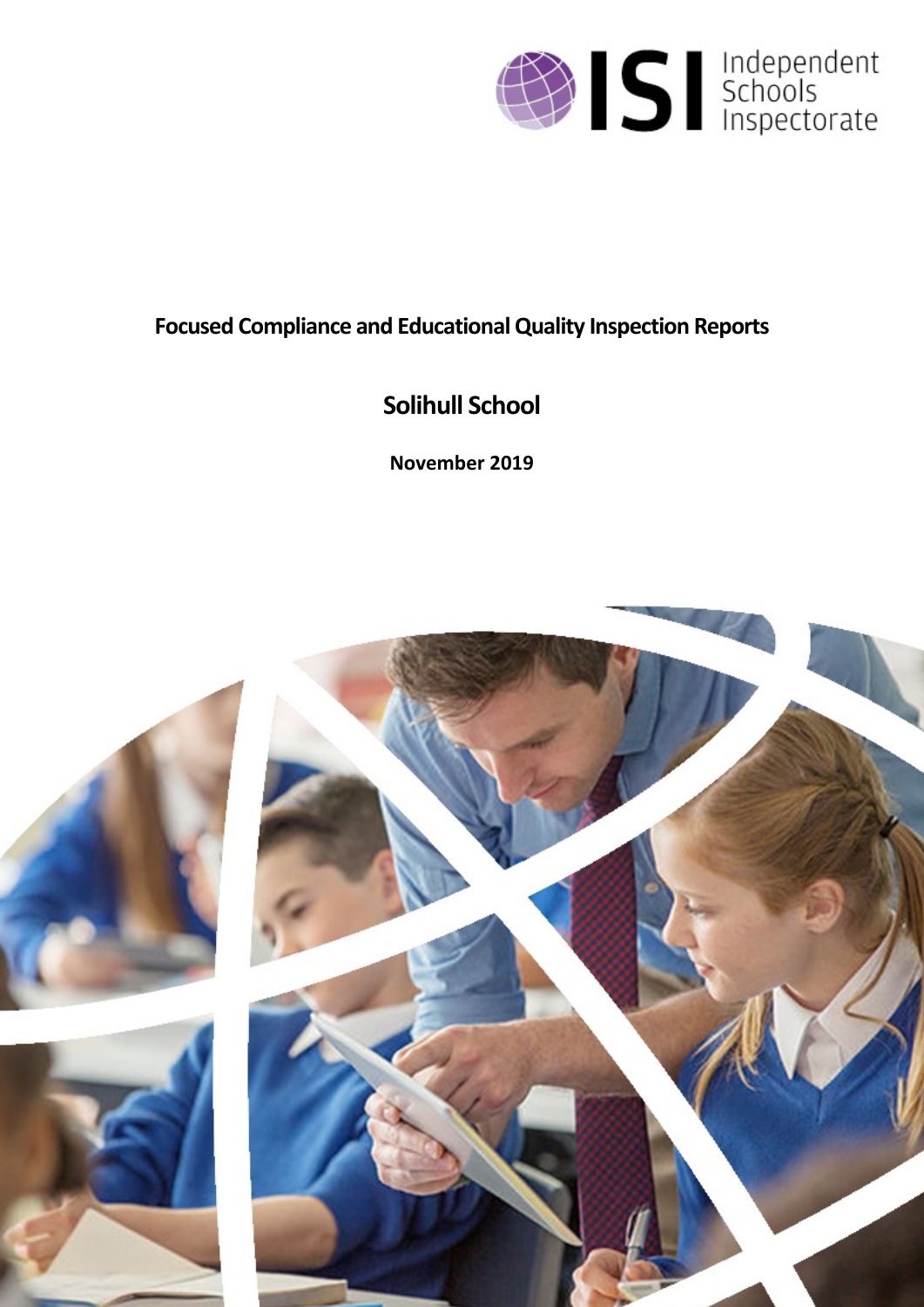# <span id="page-1-0"></span>**Contents**

| <b>Contents</b> |                                                                      |    |
|-----------------|----------------------------------------------------------------------|----|
|                 | <b>School's Details</b>                                              | 3  |
| 1.              | <b>Background Information</b>                                        | 4  |
|                 | <b>About the school</b>                                              | 4  |
|                 | What the school seeks to do                                          | 4  |
|                 | <b>About the pupils</b>                                              | 4  |
| 2.              | <b>Regulatory Compliance Inspection</b>                              | 5  |
|                 | Preface                                                              | 5  |
|                 | <b>Key findings</b>                                                  | 6  |
|                 | PART 1 - Quality of education provided                               | 6  |
|                 | PART 2 - Spiritual, moral, social and cultural development of pupils | 6  |
|                 | PART 3 - Welfare, health and safety of pupils                        | 6  |
|                 | PART 4 – Suitability of staff, supply staff, and proprietors         | 6  |
|                 | PART 5 - Premises of and accommodation at schools                    | 7  |
|                 | <b>PART 6 - Provision of information</b>                             | 7  |
|                 | PART 7 - Manner in which complaints are handled                      | 7  |
|                 | PART 8 - Quality of leadership in and management of schools          | 7  |
| 3.              | <b>Educational Quality Inspection</b>                                | 8  |
|                 | Preface                                                              | 8  |
|                 | <b>Key findings</b>                                                  | 9  |
|                 | Recommendation                                                       | 9  |
|                 | The quality of the pupils' academic and other achievements           | 9  |
|                 | The quality of the pupils' personal development                      | 12 |
| 4.              | <b>Inspection Evidence</b>                                           | 15 |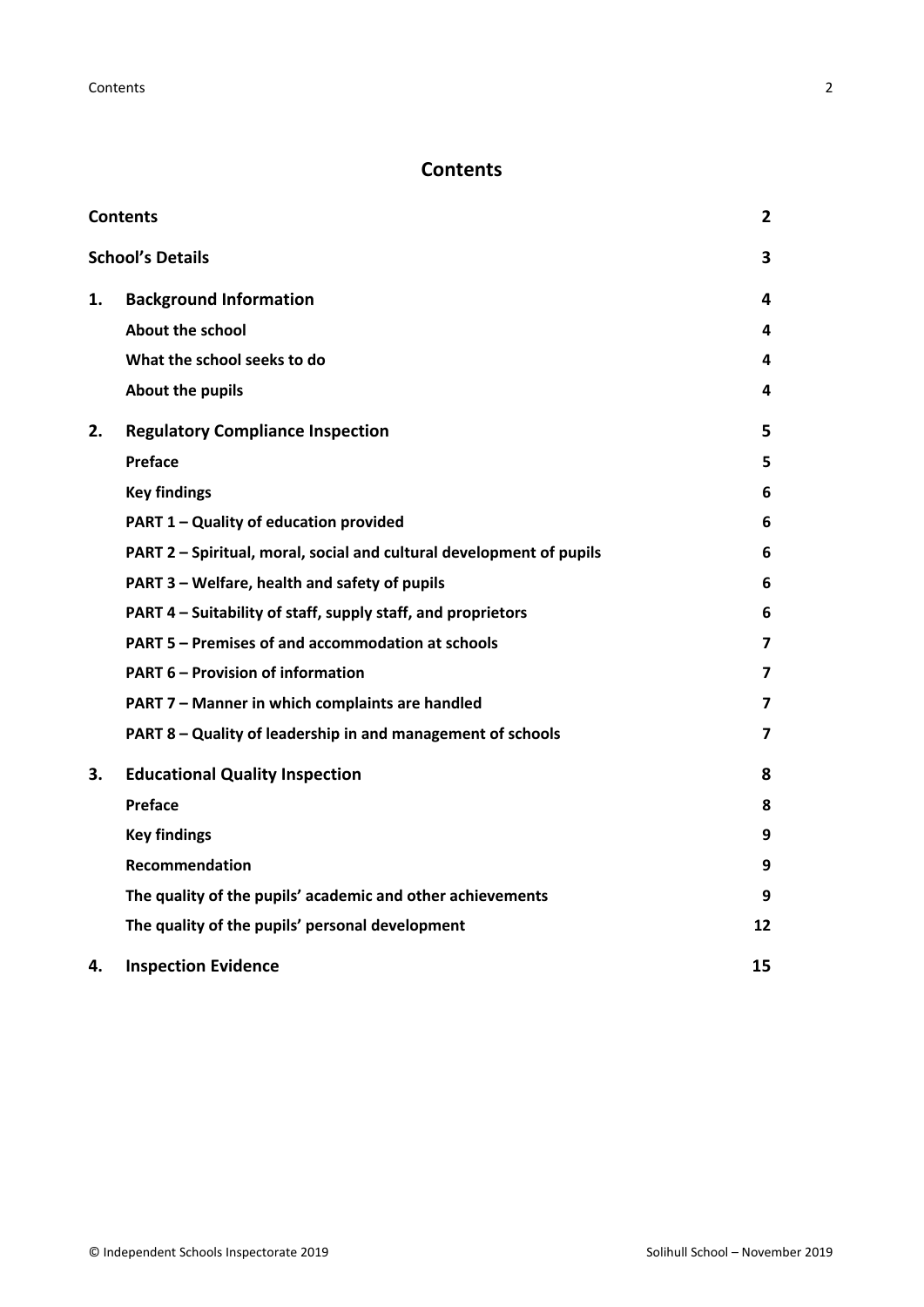| <b>School</b>                    | Solihull School                                                                           |     |                |     |
|----------------------------------|-------------------------------------------------------------------------------------------|-----|----------------|-----|
| <b>DfE</b> number                | 334/6003                                                                                  |     |                |     |
| <b>Registered charity number</b> | 1120597                                                                                   |     |                |     |
| <b>Address</b>                   | Solihull School<br>793 Warwick Road<br>Solihull<br><b>West Midlands</b><br><b>B91 3DJ</b> |     |                |     |
| Telephone number                 | 0121 705 0958                                                                             |     |                |     |
| <b>Email address</b>             | admin@solsch.org.uk                                                                       |     |                |     |
| <b>Headteacher</b>               | Mr David Lloyd                                                                            |     |                |     |
| <b>Chair of governors</b>        | Mr Mark Hopton                                                                            |     |                |     |
| Age range                        | 7 to 18                                                                                   |     |                |     |
| Number of pupils on roll         | 1114                                                                                      |     |                |     |
|                                  | <b>Juniors</b>                                                                            | 246 | <b>Seniors</b> | 607 |
|                                  | <b>Sixth Form</b>                                                                         | 261 |                |     |
| <b>Inspection dates</b>          | 19 to 21 November 2019                                                                    |     |                |     |

# <span id="page-2-0"></span>**School's Details**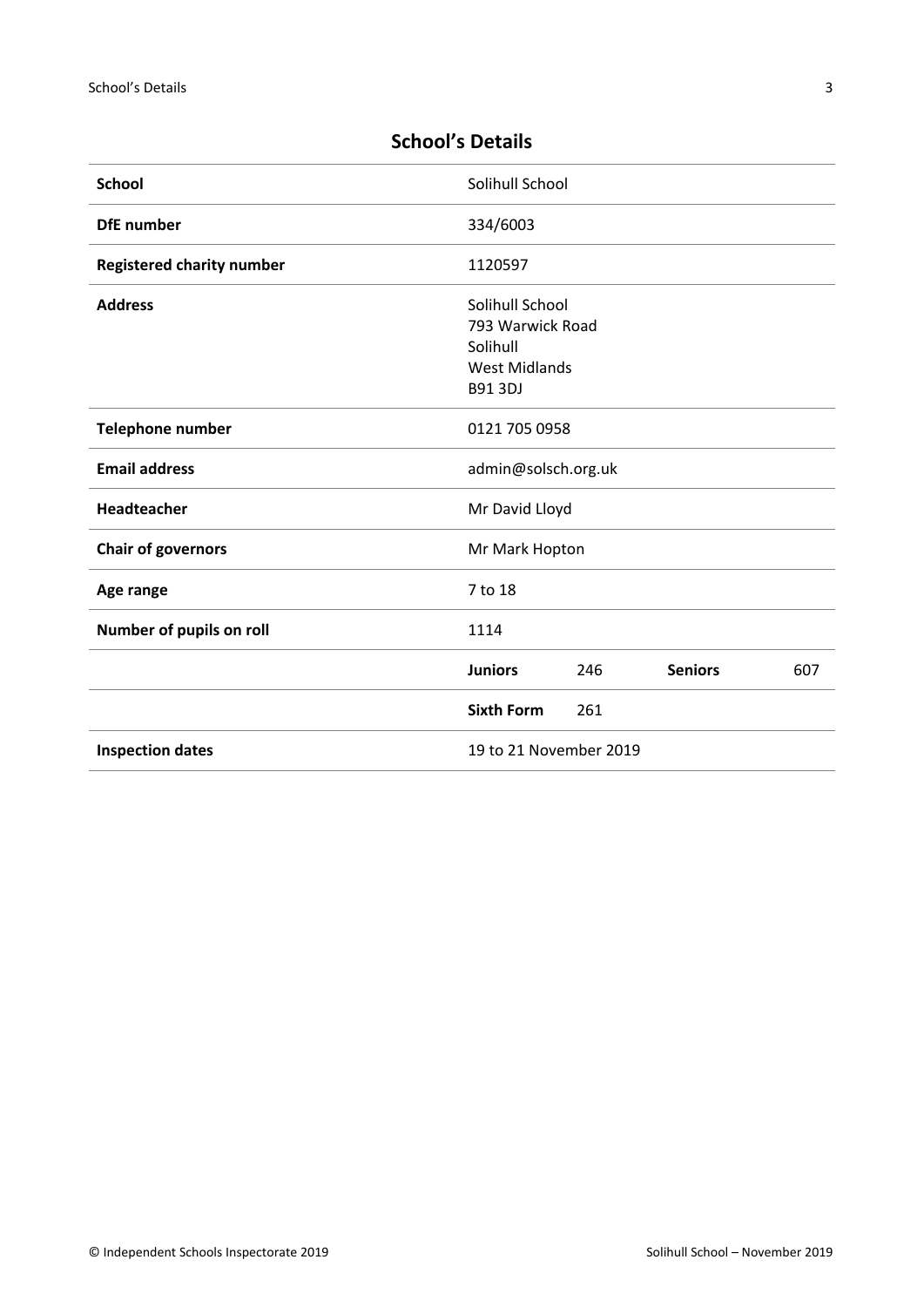# <span id="page-3-0"></span>**1. Background Information**

#### <span id="page-3-1"></span>**About the school**

1.1 Solihull School is an independent co-educational day school for pupils aged between 7 and 18. Founded in 1560 as a boys' grammar school, it became an independent school in 1946, and fully coeducational in 2005. It is owned by a charitable company, the trustees of which form the school's governing body.

#### <span id="page-3-2"></span>**What the school seeks to do**

1.2 The school aims to engender in pupils a thirst for learning and a sense of well-being. The school aims to prepare pupils for adult life as happy, charitable, confident and intelligent people with a strong moral compass and a global perspective.

#### <span id="page-3-3"></span>**About the pupils**

1.3 Pupils come from a diverse range of backgrounds. Data provided by the school indicate that the ability of pupils is above average compared to those taking the same tests nationally. The school has identified 132 pupils as having special educational needs and/or disabilities (SEND), including dyslexia and dyspraxia, all of whom receive additional help. Two pupils in the school have an education, health and care (EHC) plan. English is an additional language (EAL) for 15 pupils, none of whom need additional support. The school has identified 162 pupils as being the most able in the school's population, and the curriculum is modified for them and for 199 other pupils because of their special talents in art, music, sport and drama.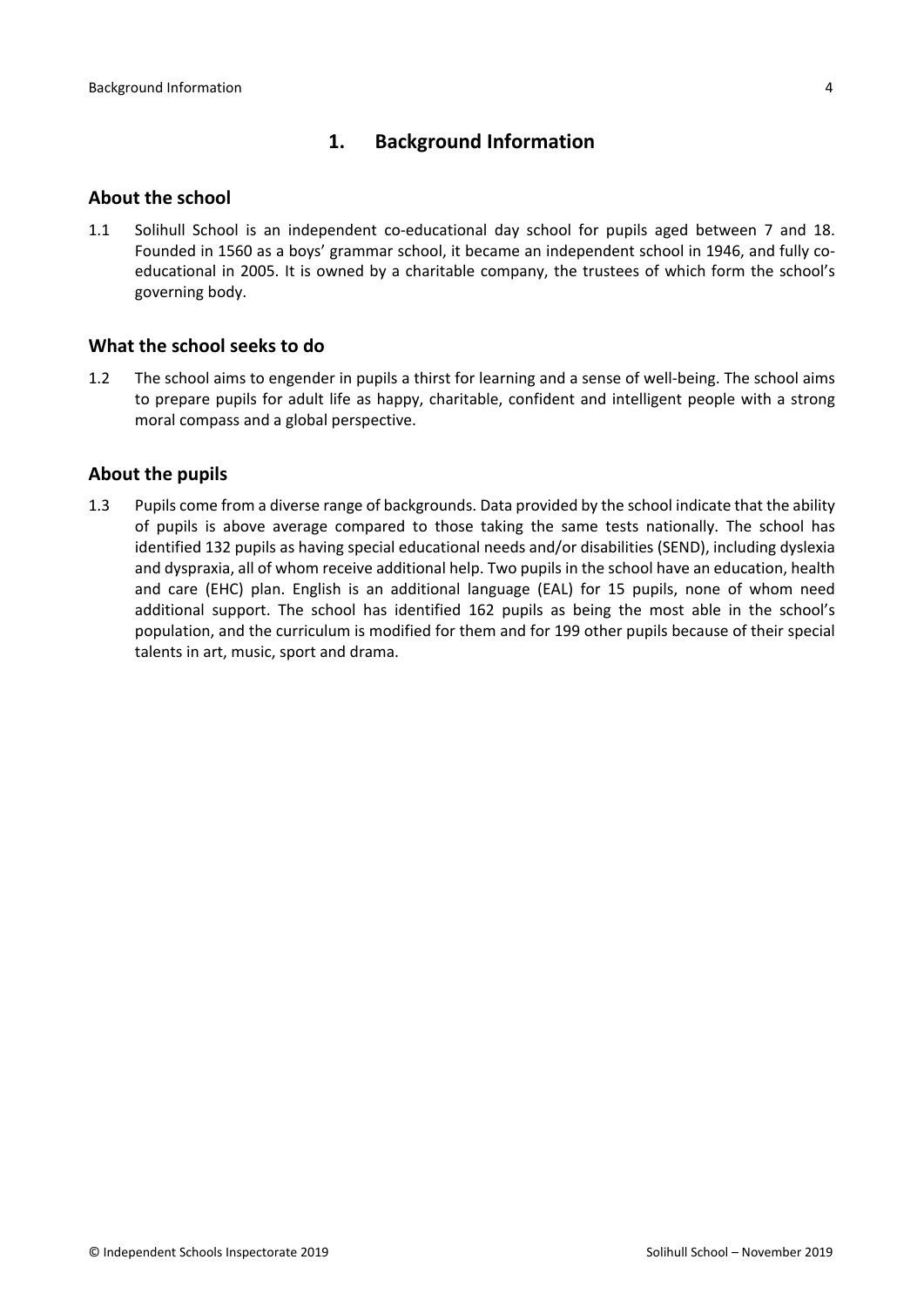# <span id="page-4-0"></span>**2. Regulatory Compliance Inspection**

# <span id="page-4-1"></span>**Preface**

The registration authority for independent schools is the Department for Education (DfE), which directs inspection according to a specified frequency or at any time where the DfE has particular concerns about a school. The Independent Schools Inspectorate (ISI) is the body approved by the Secretary of State for the purpose of inspecting schools which are, or whose heads are, in membership of the associations which form the Independent Schools Council (ISC) and reporting on the extent to which they meet the Independent School Standards ('the standards') in the Schedule to the Education (Independent School Standards) Regulations 2014. Accordingly, inspection records whether the school meets each of these standards, which are arranged in eight Parts, each of which is divided into separate paragraphs. Additionally, the inspection reports on the school's accessibility plan under Schedule 10 of the Equality Act 2010 and the ban on corporal punishment under section 548 of the Education Act 1996. It comments on the progress made by the school in meeting the compliance action points set out in the school's most recent statutory inspection.

All association independent schools will have an inspection within three yearsfrom April 2016, in accordance with the Framework and DfE requirements. The inspection may be of COMPLIANCE ONLY or a combined inspection of EDUCATIONAL QUALITY AND COMPLIANCE depending on a number of factors, including findings from their most recent inspection. Schools judged not to meet the standards may also be subject to a progress monitoring visit before their next routine inspection. The progress monitoring visit will judge whether the school has taken the necessary action to meet any un-met standards identified at their previous inspection.

The inspection was also carried out under the arrangements of the ISC Associations for the maintenance and improvement of the quality of their membership.

**This is a FOCUSED COMPLIANCE INSPECTION which was combined with an inspection of EDUCATIONAL QUALITY, the report of which appears later in this document. The COMPLIANCE inspection reports only on the school's compliance with the standards.** The standards represent minimum requirements and judgements are given either as **met** or as **not met**. All schools are required to meet all the standards applicable to them. Where the minimum requirements are not met, this is clearly indicated in the relevant section of the report and the school is required to take the actions specified. In this focused compliance inspection, key regulations and standards have been inspected in detail. These are the regulations on safeguarding; measures to guard against bullying; arrangements for pupils' health and safety, arrangements to check the suitability of staff; the provision of information to parents; the handling of parents' complaints; and other related aspects of leadership and management.

Inspections do not include matters that are outside of the regulatory framework described above, such as: an exhaustive health and safety audit; compliance with data protection requirements; an in-depth examination of the structural condition of the school, its services or other physical features; contractual arrangements with parents; an investigation of the financial viability of the school or its accounting procedures.

Inspectors may be aware of individual safeguarding concerns, allegations and complaints as part of the inspection process. Such matters will not usually be referred to specifically in published reports in this document but will have been considered by the team in reaching its judgements.

Links to the full regulations and requirements can be found here: The Education [\(Independent](http://www.legislation.gov.uk/uksi/2014/3283/contents/made) School Standards) [Regulations](http://www.legislation.gov.uk/uksi/2014/3283/contents/made) 2014.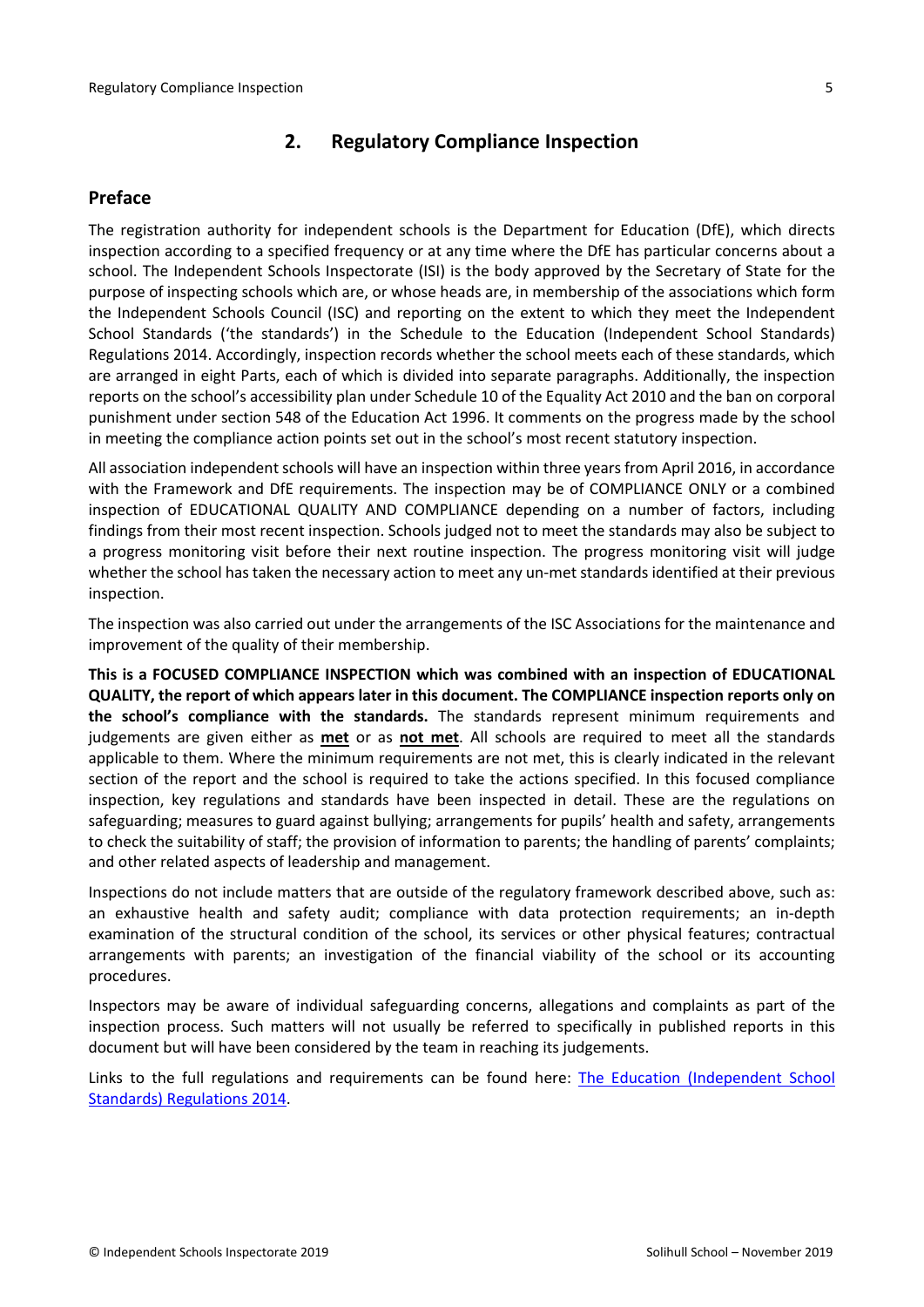# <span id="page-5-0"></span>**Key findings**

2.1 The school meets the standards in the schedule to the Education (Independent School Standards) Regulations 2014 and associated requirements, and no further action is required as a result of this inspection.

### <span id="page-5-1"></span>**PART 1 – Quality of education provided**

- 2.2 In the junior school, the school uses its own framework to determine attainment, instead of the national framework.
- 2.3 At GCSE in the years 2017 to 2018, performance has been well above the national average for maintained schools.
- 2.4 In the sixth form, A-level results in the years 2017 to 2018 have been well above the national average for sixth formers in maintained schools.
- 2.5 The curriculum is documented, supported by appropriate plans and schemes of work for the pupils and covers the required breadth of material. The teaching enables pupils to make good progress, encompasses effective behaviour management and is supported by suitable resources. A suitable framework for the assessment of pupils' performance is in place.
- **2.6 The standards relating to the quality of education [paragraphs 1–4] are met.**

#### <span id="page-5-2"></span>**PART 2 – Spiritual, moral, social and cultural development of pupils**

- 2.7 Principles and values are actively promoted which facilitate the personal development of pupils as responsible, tolerant, law-abiding citizens.
- **2.8 The standard relating to spiritual, moral, social and cultural development [paragraph 5] is met.**

#### <span id="page-5-3"></span>**PART 3 – Welfare, health and safety of pupils**

- 2.9 Arrangements are made to safeguard and promote the welfare of pupils by meansthat pay due regard to current statutory guidance; good behaviour is promoted; bullying is prevented so far as reasonably practicable; health and safety requirements are met, including those relating to fire safety; provision is made for first aid. Pupils are properly supervised; admission and attendance registers are maintained, as required, and there is a strategic approach to risk assessment. A disability access plan is in place.
- **2.10 The standardsrelating to welfare, health and safety [paragraphs 6–16], the requirement of Schedule 10 of the Equality Act 2010, and the ban on corporal punishment undersection 548 of the Education Act 1996 are met.**

#### <span id="page-5-4"></span>**PART 4 – Suitability of staff, supply staff, and proprietors**

- 2.11 The school makes appropriate checks to ensure the suitability of staff, supply staff and proprietors, and a register is kept as required.
- **2.12 The standards relating to the suitability of those in contact with pupils at the school [paragraphs 17–21] are met.**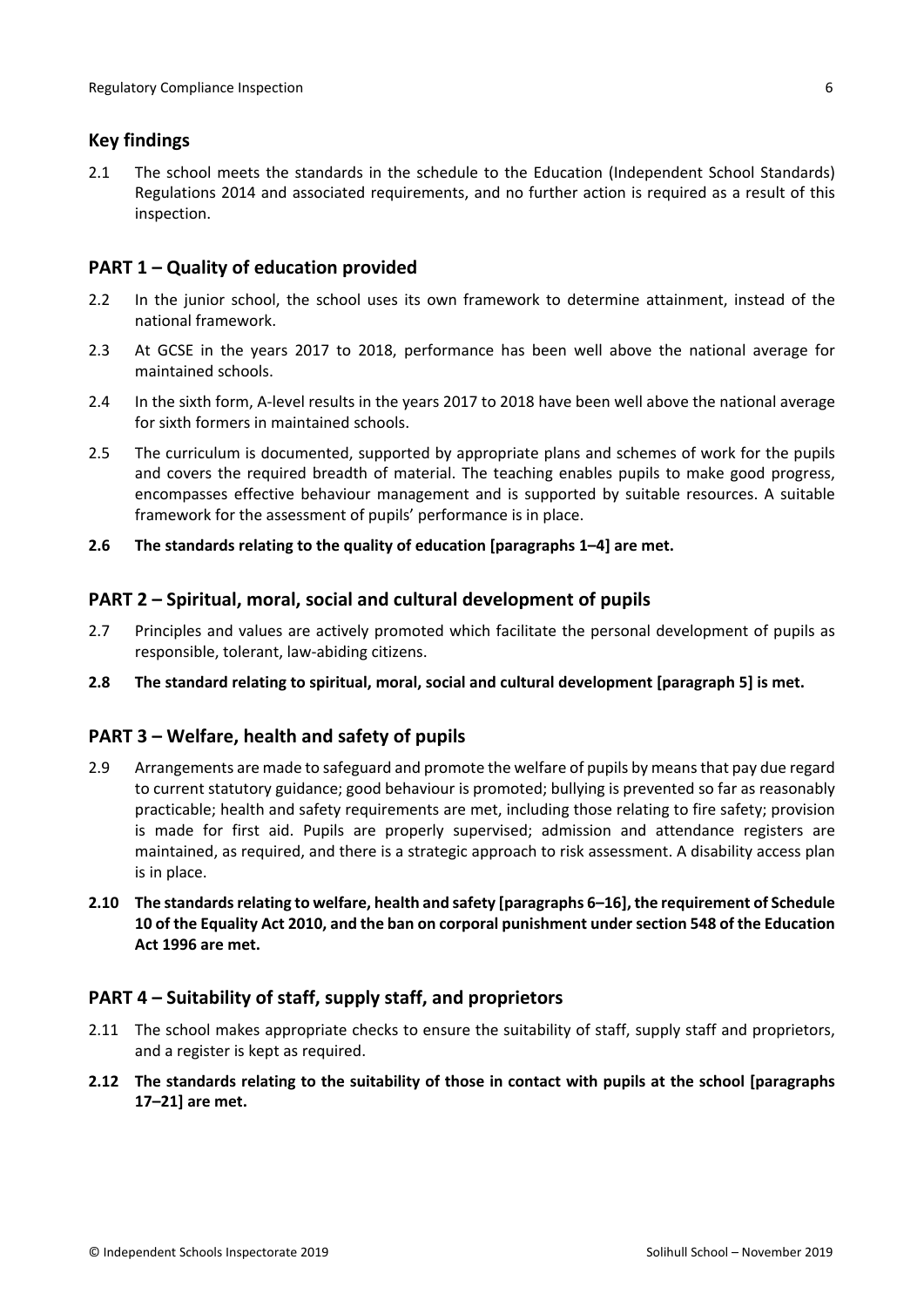### <span id="page-6-0"></span>**PART 5 – Premises of and accommodation at schools**

2.13 Suitable toilet and changing facilities, and showering facilities where required by the standard, and appropriate accommodation for pupils' medical and therapy needs are provided. The premises are maintained to a standard commensurate with health and safety; acoustics and lighting are appropriate; water provision is adequate. Suitable outdoor space is provided for physical education and outdoor play.

#### **2.14 The standards relating to the premises and accommodation [paragraphs 22–31] are met.**

#### <span id="page-6-1"></span>**PART 6 – Provision of information**

- 2.15 A range of information is variously published, provided or made available to parents, inspectors and the Department for Education. This includes details about the proprietor, the ethos of the school and the curriculum, and of the school's arrangements for admission, behaviour and exclusions, bullying, health and safety, first aid, details of the complaints procedure, and the number of complaints registered under the formal procedure during the preceding school year, and the provision for any with education, health and care plans or English as an additional language. It also includes particulars of the school's academic performance during the preceding school year, inspection reports and (for parents only) a report at least annually of their own child's progress. The safeguarding policy is posted on the school's website.
- **2.16 The standard relating to the provision of information [paragraph 32] is met.**

#### <span id="page-6-2"></span>**PART 7 – Manner in which complaints are handled**

- 2.17 Parental complaints, if any, are handled effectively through a three-stage process, (informal, formal and a hearing before a panel of three, one of whom is independent of the school). Each stage has clear time scales, and at the third stage the panel can make findings and recommendations which are communicated to the complainant. Records are kept appropriately, including of any action taken, whether or not a complaint is successful.
- **2.18 The standard relating to the handling of complaints [paragraph 33] is met.**

#### <span id="page-6-3"></span>**PART 8 – Quality of leadership in and management of schools**

- 2.19 The proprietor ensures that the leadership and management demonstrate good skills and knowledge, and fulfil their responsibilities effectively, so that the other standards are consistently met, and they actively promote the well-being of the pupils.
- **2.20 The standard relating to leadership and management of the school [paragraph 34] is met.**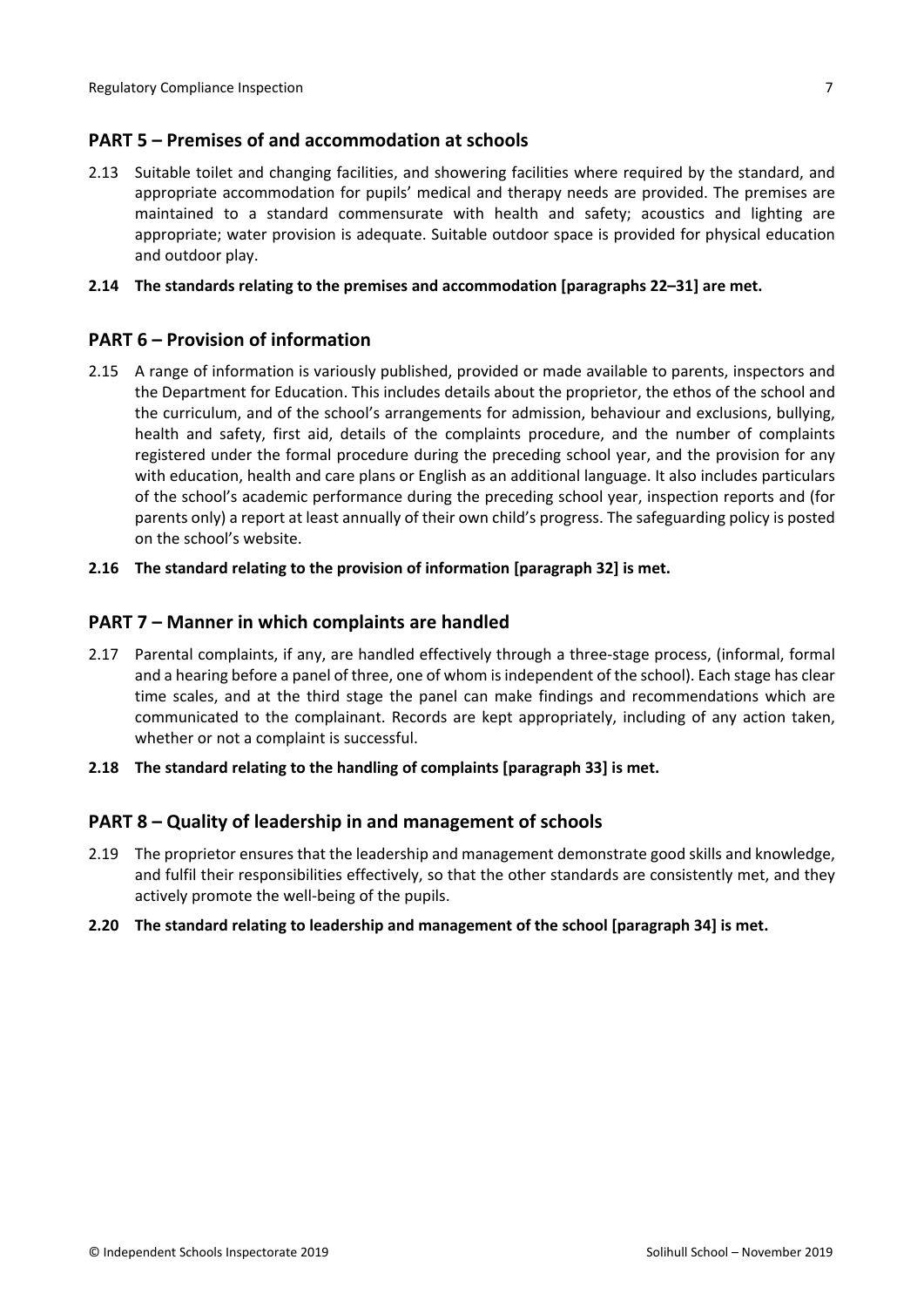# <span id="page-7-0"></span>**3. Educational Quality Inspection**

#### <span id="page-7-1"></span>**Preface**

**The EDUCATIONAL QUALITY inspection reports on the quality of the school's work**. It focuses on the two key outcomes:

- The achievement of the pupils, including their academic development, and
- The personal development of the pupils.

Since the school was last inspected, the framework for inspection has changed. The current inspection framework uses different criteria and arrangements for grading from those used in previous inspection frameworks. The judgements made on this inspection are, therefore, not directly comparable to judgements made on previous inspections.

All independent schools are required to meet the requirements of the Independent School Standards. However, different inspectorates apply different frameworks that are suited to the different types of schools they inspect. The ISI terminology reflects quality judgements that are at least equivalent to those used by the national inspectorate, Ofsted. ISI reports do not provide a single overarching judgement for the school but instead give a clear judgement about key outcomes for pupils and information on the quality of the school's work.

#### **The headline judgements must include one of the ISI descriptors 'excellent', 'good', 'sound' or 'unsatisfactory'.**

Where the school's own names differ from those used nationally, the details are given in the table below:

| School name | National Curriculum name |  |
|-------------|--------------------------|--|
| Junior 1    | Year 3                   |  |
| Junior 2    | Year 4                   |  |
| Junior 3    | Year 5                   |  |
| Junior 4    | Year 6                   |  |
| Third Form  | Year 7                   |  |
| Shell Form  | Year 8                   |  |
| Fourth Form | Year 9                   |  |
| Lower V     | Year 10                  |  |
| Upper V     | Year 11                  |  |
| Lower VI    | Year 12                  |  |
| Upper VI    | Year 13                  |  |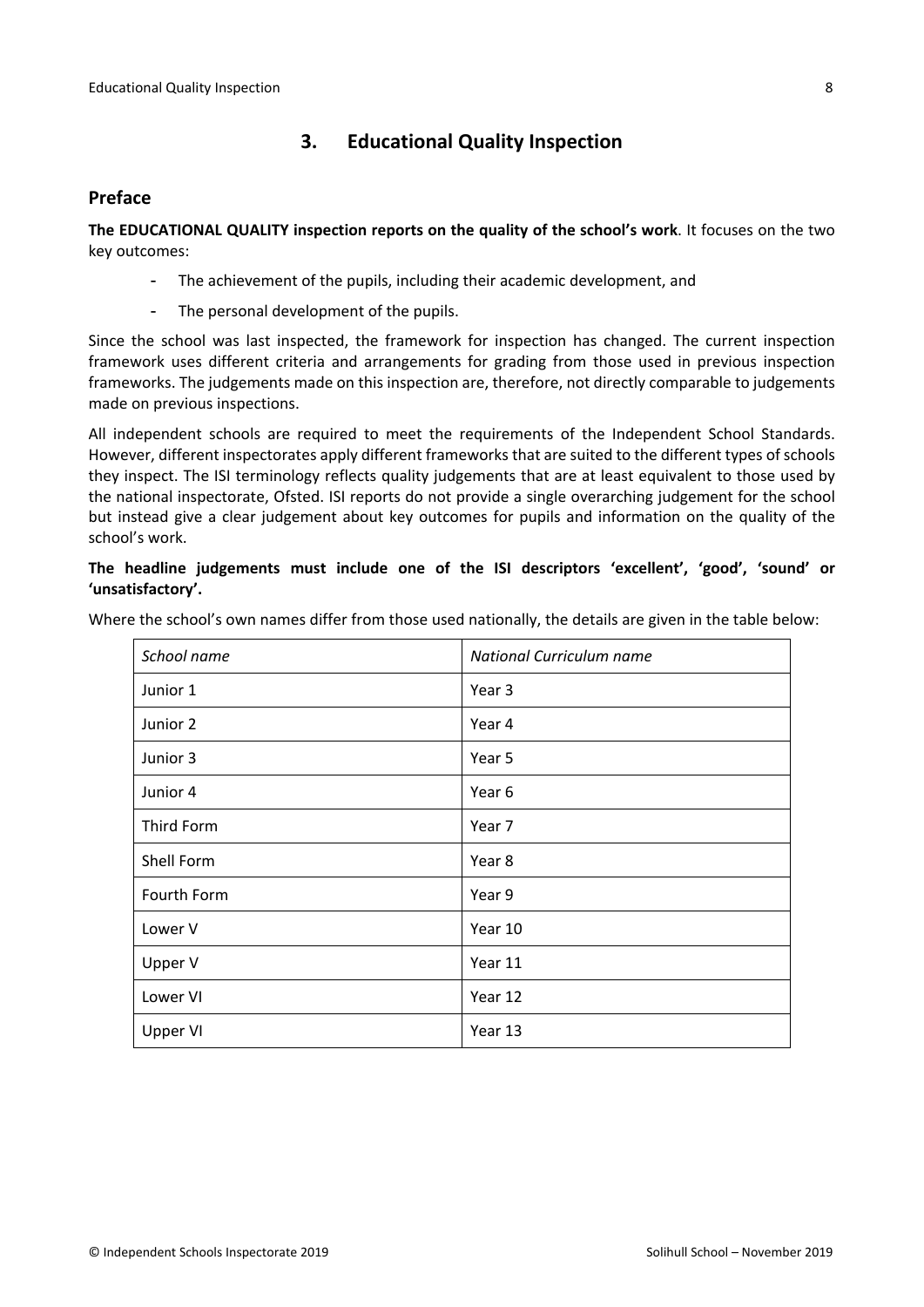# <span id="page-8-0"></span>**Key findings**

- 3.1 The quality of the pupils' academic and other achievements is excellent.
	- Pupils' academic achievements are outstanding, as shown by the attainment of all groups of pupils in public examinations.
	- Pupils achieve extremely well in a range of sports, as well as in music, drama and a variety of other non-academic activities.
	- Pupils' study skills are excellent: they think for themselves, organise their own learning, and apply their excellent information and communications technology (ICT) and numeracy skills across different subjects.
	- Pupils have extremely positive attitudes to learning and are highly motivated to succeed.
- 3.2 The quality of the pupils' personal development is excellent.
	- Pupils understand how to stay physically and mentally healthy, and they make appropriate decisions to enable this.
	- Pupils are highly articulate, self-confident and self-aware.
	- Pupils' behaviour is exemplary: they have a well-developed sense of right and wrong and take responsibility for their behaviour.
	- Pupils have a strong sense of responsibility to their school community and seek out opportunities to contribute to the school, the local community and beyond.

#### <span id="page-8-1"></span>**Recommendation**

- 3.3 In the context of the excellent outcomes, the school might wish to consider:
	- Review the quality of teachers' written comment on pupils' work to ensure that all pupils can use it to further increase their rate of progress.

#### <span id="page-8-2"></span>**The quality of the pupils' academic and other achievements**

- 3.4 The quality of the pupils' academic and other achievements is excellent.
- 3.5 Pupils' achieve consistently high results in public examinations. In the years 2017 and 2018, the years for which data is available, pupils' results in both GCSE examinations and in A-level examinations were well above the national average. In 2019, 81% of A-level results resulted in grades A\* to B, and 66% of GCSE results were at levels 9 to 7. As a result, pupils are very well prepared for access to the next stage in their education, and a very large majority of university applicants achieve admission to the university of their choice, often to highly competitive institutions and courses. Data provided by the school shows that all groups of pupils, including those with special educational needs and disabilities (SEND) and those who speak English as an Additional Language (EAL) achieve just as highly as their peers. Pupils in the junior school consistently make rapid progress from their starting points and are well prepared to take on the challenges of the senior school.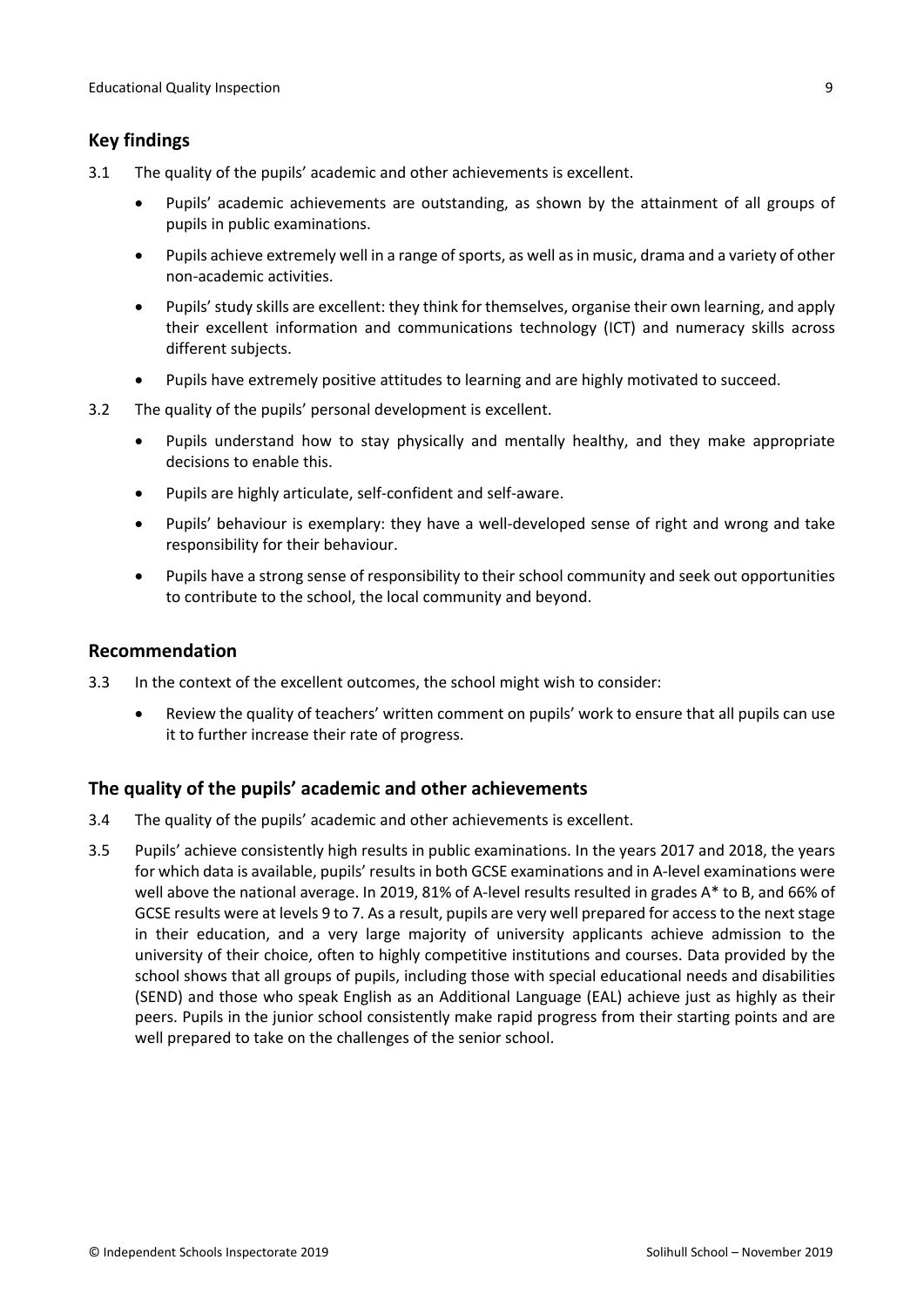- 3.6 Pupils rapidly acquire new knowledge, skills and understanding, and make excellent progress, as they respond to the school's expectations of hard work and high aspiration. In their responses to preinspection questionnaires, almost all pupils agreed that their teachers helped them learn and make progress. In a GCSE geography lesson, pupils made excellent progress in their understanding of river profiles because of the very high expectations of the teaching, and because pupils were encouraged to apply their learning from previous lessons to this new topic. In a Spanish lesson, junior pupils were quick to learn and use new vocabulary to ask and answer questions about what they ate for breakfast, while A-level pupils quickly developed a sophisticated understanding of the concept of the Trinity in a religious studies lesson. All groups of pupils make equally rapid progress. Younger junior pupils with SEND, for example, were observed achieving at a high level in a mathematics session on inverse operations, using their knowledge of times tables and number squares to do so.
- 3.7 Pupils develop excellent communication skills and become articulate and confident communicators. Public speaking is a strength of the school, and pupils attend the large and successful debating society each week. Lessons in many subjects encourage high levels of discussion and interaction between pupils. In a design and technology lesson, pupils in the lower school fluently explained the thinking behind their own practical projects and gave articulate evaluations of the work of other groups. Junior pupils in an art lesson were confident and self-assured when discussing how to mix colours and prepare their drawings, readily asking questions and offering answers. Activities outside the classroom further support the development of pupils' communication skills. During a lunchtime *Warhammer* club pupils with EAL were able to explain the complexities of the game in detail. Pupils' excellent writing skills are evident throughout the school, for example in the pupil-led politics magazine *Marginal Gains*, in examples of written work examined, and in the high-quality creative writing on display around the school.
- 3.8 Pupils develop excellent mathematical and numeracy skills. Older junior pupils showed an excellent understanding of frequency diagrams and continuous data, because the teacher encouraged pupils to think for themselves in an enquiry-based approach. In a GCSE lesson, pupils were confident in solving algebraic fractions, and displayed a good understanding of the concept of common denominators. These numeracy skills are applied effectively by pupils across the curriculum. Pupils in a lower school physics lesson were observed manipulating mathematical formulae to make accurate calculations concerning energy and power. A-level pupils in a business studies lesson were able to interpret real life qualitative data on price elasticity of demand. Pupils develop their excellent understanding as a result of a mathematics curriculum that provide appropriately high level of challenge for all pupils. In the junior school in 2018/19, pupils in all year groups made more progress in mathematics than expected from their starting points. In 2019, four-fifths of pupils obtained GCSE mathematics grades 9 to 7, and three-quarters of pupils taking A-level mathematics gained grades A\* to B.
- 3.9 Pupils' ICT skills are highly developed and support their rapid progress in subjects across the curriculum. All pupils learn computer coding, and most use ICT extensively in their studies from a young age in ways that help them to learn more effectively. In a mathematics lesson, junior pupils used devices confidently to quickly develop their understanding of Venn diagrams and the properties of shapes, while others in geography lesson used them to carry out detailed research on tribes who live in the Amazonian rainforest. GCSE pupils on the theatre studies course make extensive use of the school's virtual learning environment (VLE) platform for their assessments, and use a sound editing programme to create sophisticated sound and lighting designs for theatrical productions. A-level pupils studying art and photography are proficient in using picture editing software to manipulate images to a high standard. Some courses in the sixth form are entirely ICT-based, with all resources and lesson notes delivered via the VLE, and all assessments set and marked electronically. Pupils say this helps them understand very clearly how to improve their work. Pupils benefit from the school's 'bring your own device' policy, because the extensive use of ICT is, for them, a day-to-day strategy to promote their high achievement in different subjects.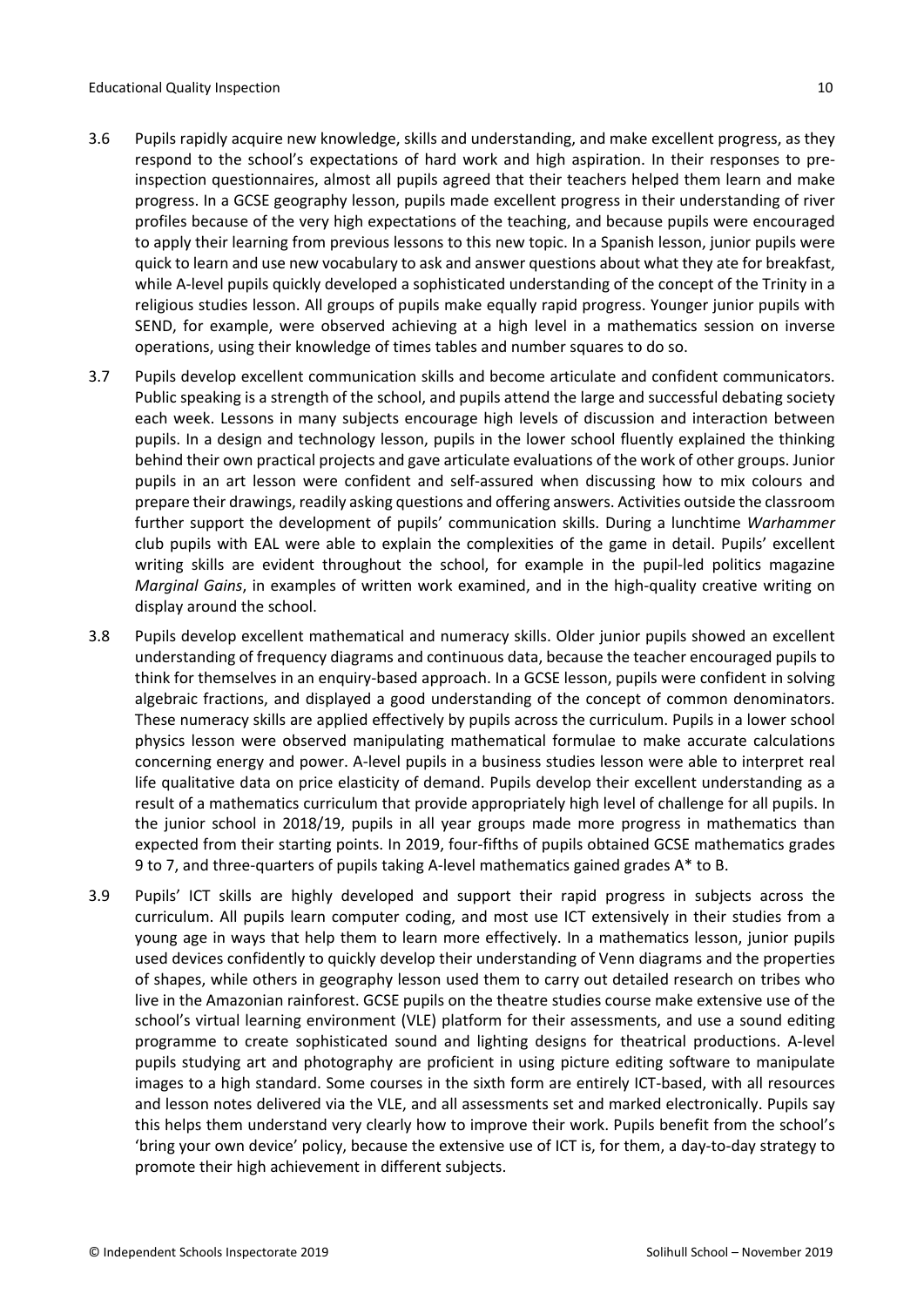- 3.10 Excellent study skills are evident in pupils from an early age. In a science lesson, junior pupils took high quality notes on a video clip about different types of teeth, and from these notes they wrote definitions of carnivore, herbivore and omnivore. Pupils in a junior school history lesson on the life of a poor child in the 1840s analysed and evaluated historical sources very effectively, coming up with their own ideas and hypotheses, and in a lower school Spanish lesson, pupils drew facts from a variety of sources to translate a list of verbs in the imperfect tense. In the sixth form, pupils in an art lesson created hypotheses concerning their individual art projects, and pupils from the same year group in an economics lesson proficiently transferred their prior understanding into a new context, and used higher-order thinking skills very well to construct arguments for and against protectionism. Many pupils are completing their Extended Project Qualifications to a level well beyond the confines of an A-level specification. The overwhelming majority of parents in the pre-inspection questionnaire agreed that the school helps their child to develop skills for the future, and almost all pupils agreed that they are encouraged to think and learn for themselves.
- 3.11 Pupils of all ages participate and achieve at very high levelsin an excellent range of extension activities to support high achievement in the curriculum, and in an extensive programme of co-curricular activities, trip and overseas visits. The school is regularly regional champion in the UK Maths Challenge competition, and pupils regularly win medals in biology, chemistry and physics Olympiads. A number of pupils very successfully take classical Greek GCSE in their spare time. Pupils have been successful in regional arts competitions, and in national photography and piano competitions. Two sixth form pupils have gained instrumental awards at their universities, and a further two gained choral and organ scholarships at highly selective universities. More than 200 pupils take instrumental examinations, with about a third gaining distinctions, and a further half gaining merits. The school has three chapel choirs, and choristers have sung at major cathedrals including St Paul's, and for BBC Radio 4's daily service. The school debating society competes successfully at national level and beyond, including in the English-Speaking Union's final and at the Durham International Debating Competition. All pupils in Year 8 climb Mount Snowdon, and annually about 20 pupils achieve the Duke of Edinburgh's gold award. School sports teams achieve very highly, with school cricket, netball and rugby teams competing successfully at national level, and both boys' and girls' hockey teams becoming county champions at several age levels.
- 3.12 Pupils have excellent attitudes towards their learning and are highly motivated to succeed. Pupils work very productively in collaboration with their peers because this a feature of many lessons. Junior pupils in English lesson worked with enthusiasm on independent and paired activities, and lower school pupils in history worked collaboratively to research facts on Hitler's early life. Lower school pupils display notable enthusiasm, whether studying contour patterns in a geography lesson, or power and energy in a physics lesson. Pupils in a GCSE mathematics lesson challenged themselves by attempting harder questions, and those in a modern foreign languages lesson enjoyed speaking in the target language about how to protect the environment. Pupils willingly attend additional sessions in their own time. Sixth form pupils have taken online and other courses beyond their classroom subjects.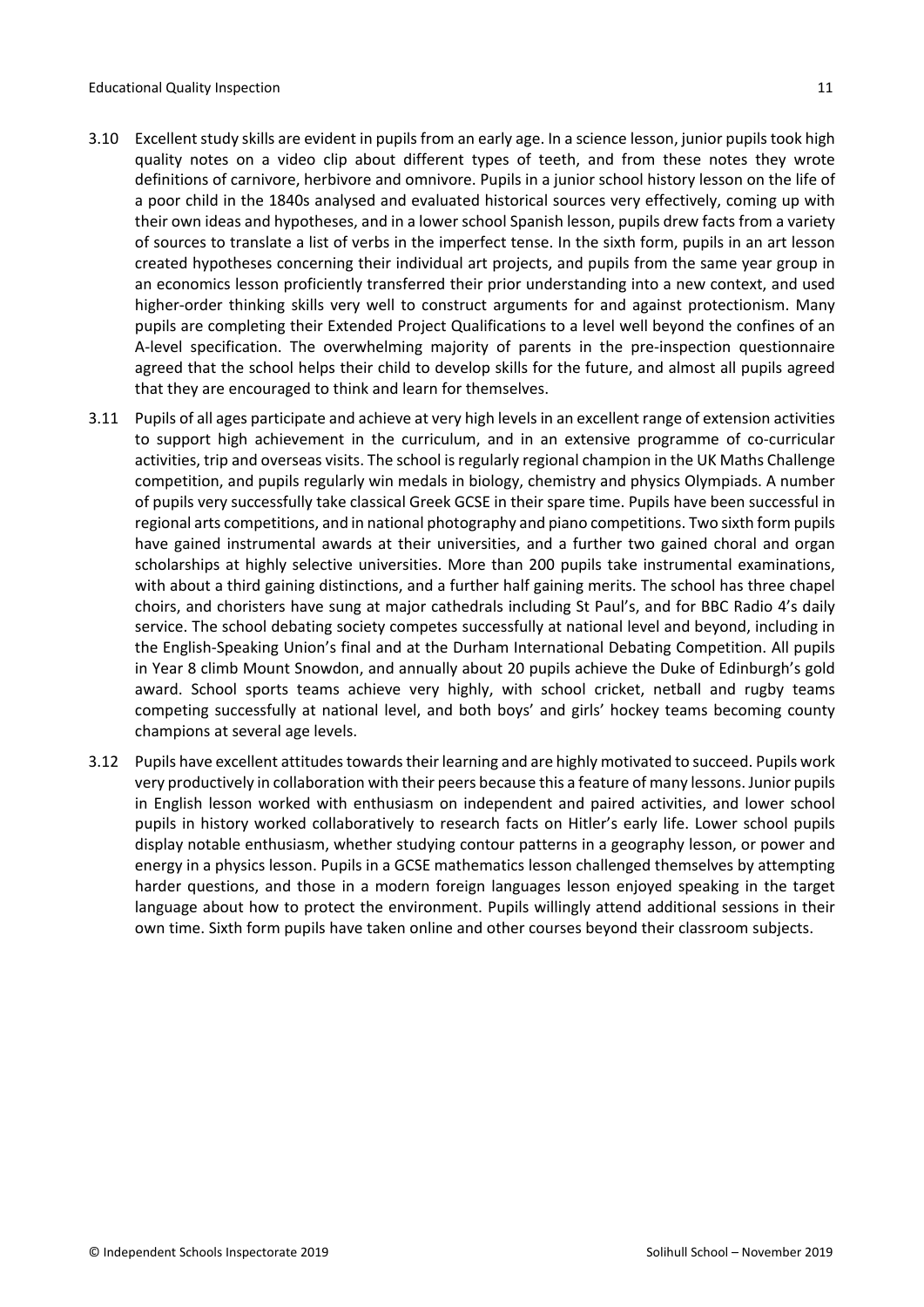# <span id="page-11-0"></span>**The quality of the pupils' personal development**

- 3.13 The quality of the pupils' personal development is excellent.
- 3.14 Pupils in all year groups are mature and thoughtful young people, who understand themselves well. Junior pupils in a lesson on well-being and personal development, for example, were aware of how to respond to their feelings about success and failure. Similarly, in a religious studies lesson on Buddhism, lower school pupils reflected with great maturity on how things sometimes go wrong in people's lives, and how they might respond. In discussions, pupils revealed themselves to be resilient learners who understand the need to regulate their involvement in curricular and co-curricular activities, and who are not afraid to seek out help when it is needed. Pupils are keen to improve their learning and performance, and many examples were seen of this. Samples of English work from the junior school show that pupils assess their own and others' work with maturity and they respond positively to teachers' points for improvement. In a modern languages lesson, senior pupils were able to correct their own mistakes and ask their teacher for clarification when necessary. Pupils studying psychology in the sixth form told inspectors they are very clear on how to improve their work because of the regular and effective feedback they get from their teachers through the VLE. Other senior school pupils thought that there was variability in the usefulness of teachers' feedback in telling them precisely how to improve their work.
- 3.15 Pupils develop extremely good decision-making skills which are apparent in a number of areas. In a religious studies lesson, lower school pupils showed maturity in considering the implications of deciding to take illegal drugs. Discussions with pupils after an assembly on lifestyle choices showed they were well equipped to make decisions about exercise and healthy eating. Pupils in a sixth form extension session discussed issues of personal finance with maturity, enabling them to make sensible decision about budgeting and banking at university and beyond. Pupils of all ages benefit from many opportunities to develop their leadership skills. Pupils fulfil their responsibilities very well, whether as house captains, 'benchers' (prefects), mental health ambassadors, or member of the school council. Pupils are very well equipped to make decisions about their future. In discussion they stated that they felt well-prepared when choosing GCSE and A-level courses. They said they can make a considered decision about university applications because the school has organised a range of support, including specific guidance for those considering careers in medicine, and those considering applying to the most selective universities.
- 3.16 Pupils show a very well-developed understanding of and appreciation for the non-material aspects of life. Pupils are proud to train as one of 40 Anne Frank ambassadors, who act both as hosts for visiting genocide and holocaust survivors, and as guides for visiting pupils from local maintained schools, encouraging them to reflect on this experience. Pupils value chapel as a time to reflect on important issues and say that it promotes a sense of belonging and community. In religious studies lessons pupils gain a strong understanding of the spiritual aspects of different religions. Junior pupils discussed the concept of sacrifice in a mature and thoughtful way, and in junior school pupils confidently talked about the sense of a greater presence that some people experience. Pupils say they take time to reflect in their art and music studies, and in the quiet spaces in the library or music practice rooms.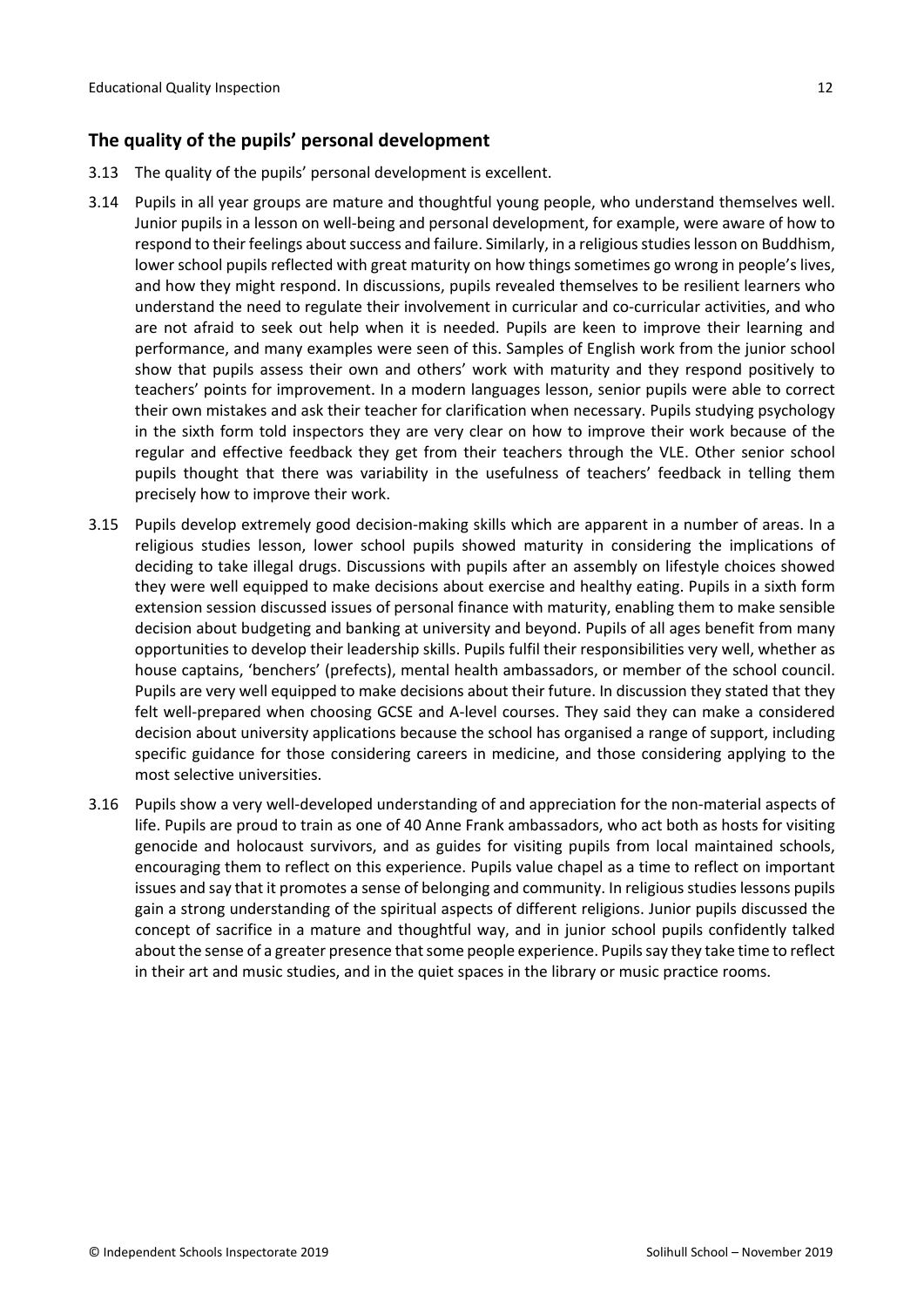- 3.17 Pupils of all ages show excellent moral development in their response to the school's strong focus on promoting kindness to others. They demonstrate this in their extremely good behaviour in lessons and throughout the school day, and through the courtesy and consideration they show to one another and to visitors as they move around the school. In their responses to the pre-inspection questionnaires, the overwhelming majority of parents confirmed that the school actively promotes good behaviour, and almost all pupils agreed that the school expects them to behave well. If a pupil's behaviour falls below that which is expected, the school's 'Retrace' rehabilitation programme encourages pupils to reflect on their behaviour, and on any adverse impact on others. Older pupils feel protective towards younger ones, and act as excellent role models in the many opportunities the school provides for them to do this, whether as peer mentors, as sports coaches, as sixth formers helping Year 7 'Terriers' in their outdoor learning, or as pupil leaders in the combined cadet force. Inspectors witnessed pupils responding with maturity to the many opportunities in the curriculum to nurture their sense of morality, for instance when considering the ethics of wars in history, racism in football, forced marriage or homelessness.
- 3.18 Pupils collaborate extremely well with each other and with their teachers because staff give them a suitable variety of well-structured tasks in lessons. Excellent collaboration was seen, for instance, in lower school pupils working together to produce a piece of music, in writing a group poem based on *The Tempest*, and in understanding molecular calculations in a GCSE chemistry lesson. Pupils make full use of an extremely wide variety of opportunities provided by the school to develop their social and collaborative skills. Pupils collaborate from Year 3 onwards to organise games and stalls in charities week, and in a wide range of school plays, productions, drama clubs and debating societies. Pupils appreciate the value of collaboration in many contexts because successful teamwork is celebrated in whole school assemblies. A 'Team of the Week' is selected, from the school community, that has worked well together to achieve a common goal, which may be drawn, for example, from sports teams, debating teams, peer mentors or the school grounds staff.
- 3.19 Pupils show an extremely well-developed understanding of the need to contribute both to the school and to the wider community. Pupils respond very positively to the many opportunities available to take on positions of responsibility, and many pupils take the initiative in organising school events and in running clubs, societies and interest groups. Pupils lead and coach others, for instance, in debating, dance and sports, and more formal roles. Pupils make a strong contribution to the community beyond the school. The pupil-run charities committee sets up regular charity events to raise funds. Pupils in the junior school choose four charities to support each year. Older pupils volunteer through the community service programme, working with local care homes, helping to run a range of outreach workshops with local maintained school pupils and working with pupils in a local special school.
- 3.20 Pupils understand the importance of diversity within society and the value in treating everyone equally. In the pre-inspection questionnaires, almost all pupils agreed that the school encourages them to respect and tolerate other people, and almost all parents agreed that the school actively promotes values of democracy, respect and tolerance of other people. The school's equality group, comprising both staff and pupil members, further promotes pupils' understanding of diversity. Lower school pupils in a history lesson showed a sophisticated appreciation for their age of the impact of British rule in India. In religious studies lessons across the school pupils displayed an extremely strong sense of respect for others. This is reinforced through a programme of chapel and assemblies which have a strong spiritual focus on diversity. As a result, in discussions pupils understood that there are different ways of defining diversity, and they articulately expressed their appreciation of, and respect for, different cultures, experiences and viewpoints.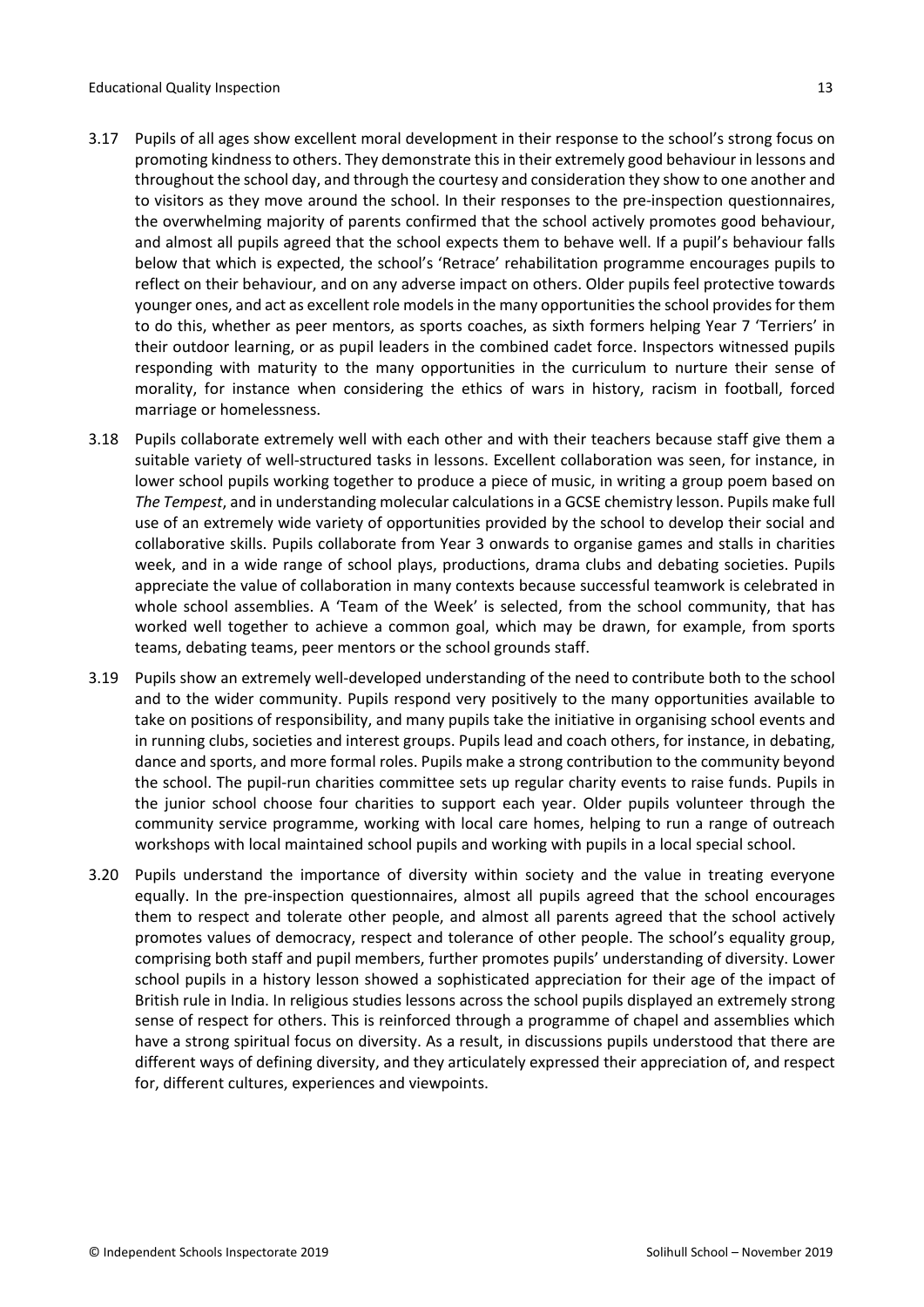3.21 All pupils know how to live healthily. They understand the importance of physical fitness and take full advantage of the extensive range of co-curricular sport and exercise opportunities, as well as the more formal sports programme. Discussions with pupils reveal that they know about the importance of good nutrition. Pupils in the junior school spoke of the need to have a 'rainbow plate' containing food of different colours in order to ensure a balanced diet, and of the advisability of increasing their carbohydrate intake before a sports match. Pupils are acutely aware of the need to maintain their mental health and have an excellent understanding of strategies for doing so. This is because the school has addressed this issue directly through a number of initiatives, including specific wellbeing and personal development lessons, by training staff in mental health first aid, and by appointing pupil mental health ambassadors. Pupils understand the need to balance the demands on their time regarding academic work and co-curricular activities, and that there would be no stigma in asking for help for this. Pupils of all ages are aware of how to stay safe both physically and online and know to inform an adult they trust if they have any concerns.